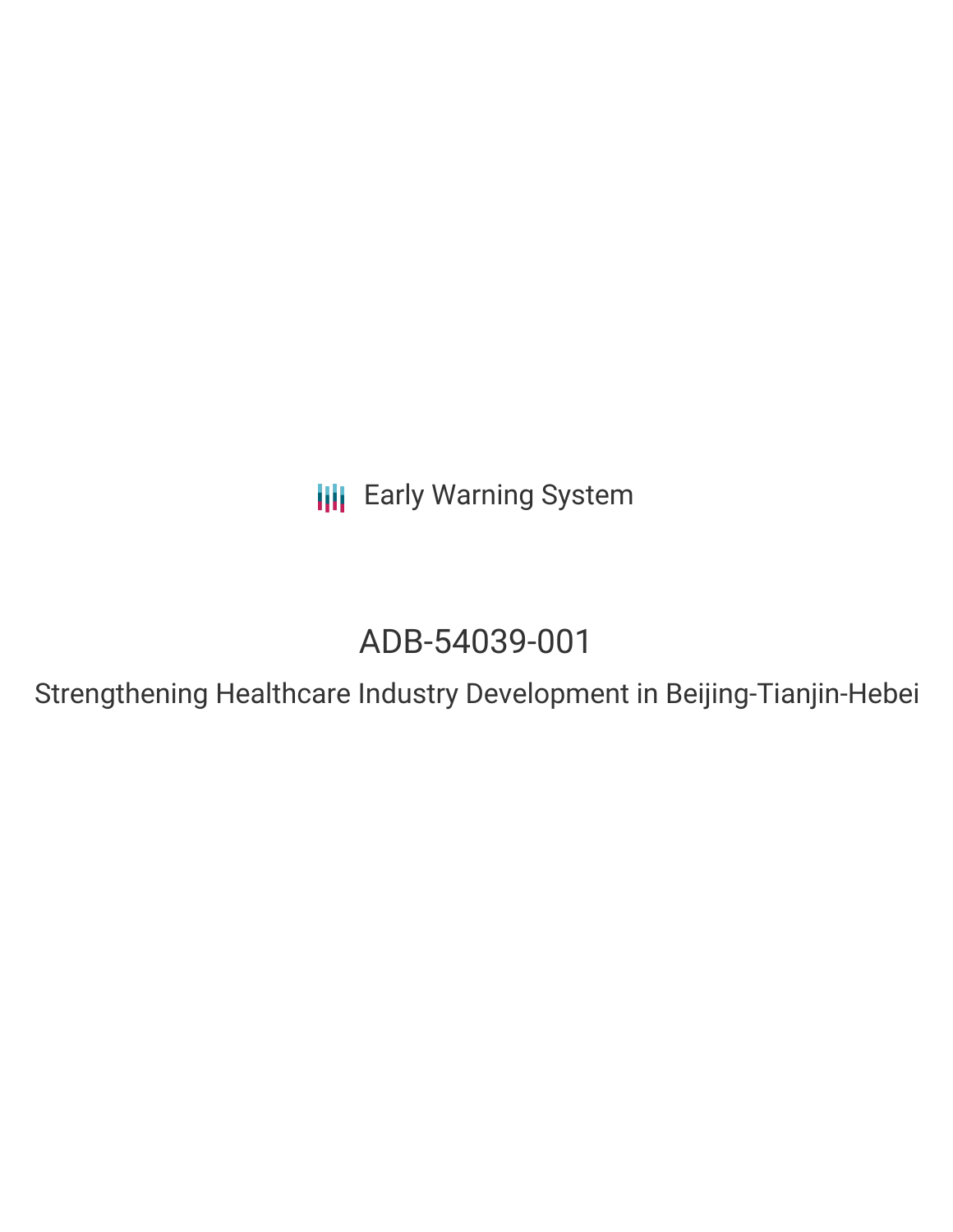

#### **Quick Facts**

| <b>Countries</b>               | China                                        |
|--------------------------------|----------------------------------------------|
| <b>Financial Institutions</b>  | Asian Development Bank (ADB)                 |
| <b>Status</b>                  | Approved                                     |
| <b>Bank Risk Rating</b>        | U                                            |
| <b>Voting Date</b>             | 2020-11-26                                   |
| <b>Borrower</b>                | Government of the People's Republic of China |
| <b>Sectors</b>                 | <b>Education and Health</b>                  |
| <b>Investment Type(s)</b>      | <b>Advisory Services</b>                     |
| <b>Investment Amount (USD)</b> | $$0.30$ million                              |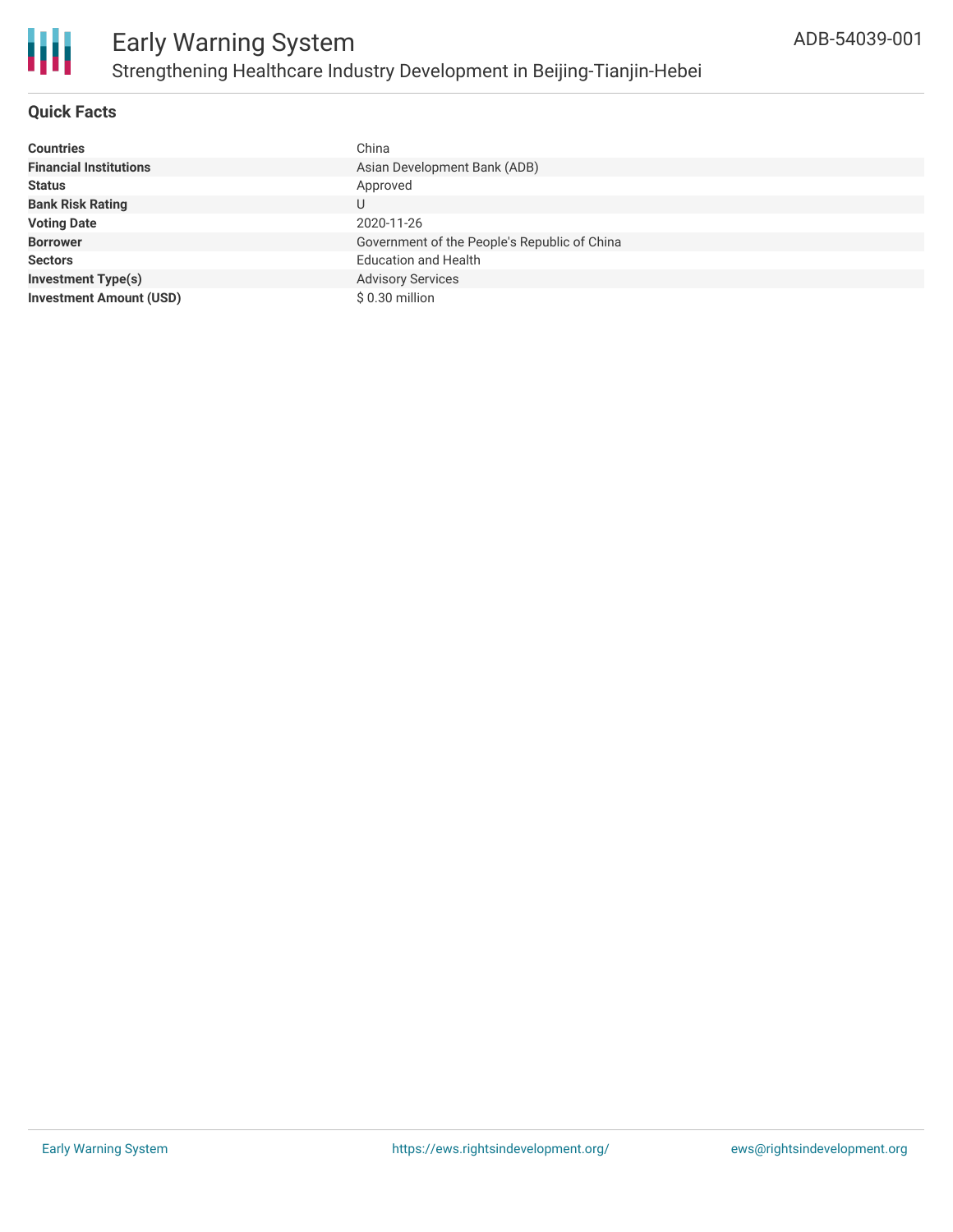

# Ш

#### **Project Description**

The purpose of this project is the strengthening the healthcare industry in BTH can improve the regions' capacity to respond to the coronavirus disease (COVID-19) pandemic, through the provision of the required health equipment and development of a potential COVID-19 vaccine. The purpose, focus, or emphasis of this TA is to develop evidence-based strategies and policies to strengthen the healthcare industry in circum-Beijing (BTH). The TA will address the lack of coordination, industrial agglomeration, underdeveloped supply chains, and lack of innovation in the healthcare industry through (i) assessment of the industry policies, guidelines, and regulations; (ii) strengthening the healthcare industry coordination capacity; and (iii) dissemination of knowledge and lessons learned to policymaker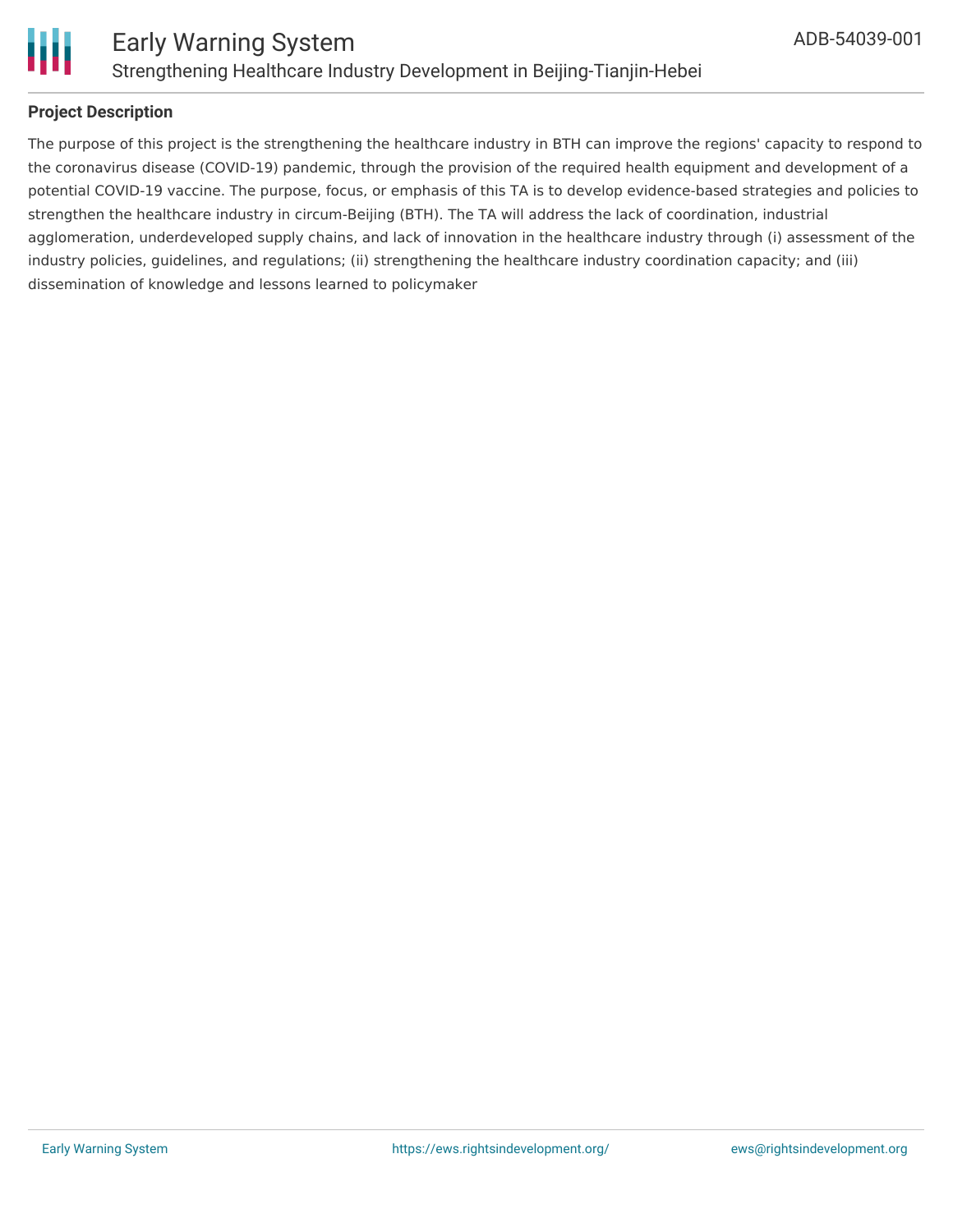

### Early Warning System Strengthening Healthcare Industry Development in Beijing-Tianjin-Hebei

#### **Investment Description**

Asian Development Bank (ADB)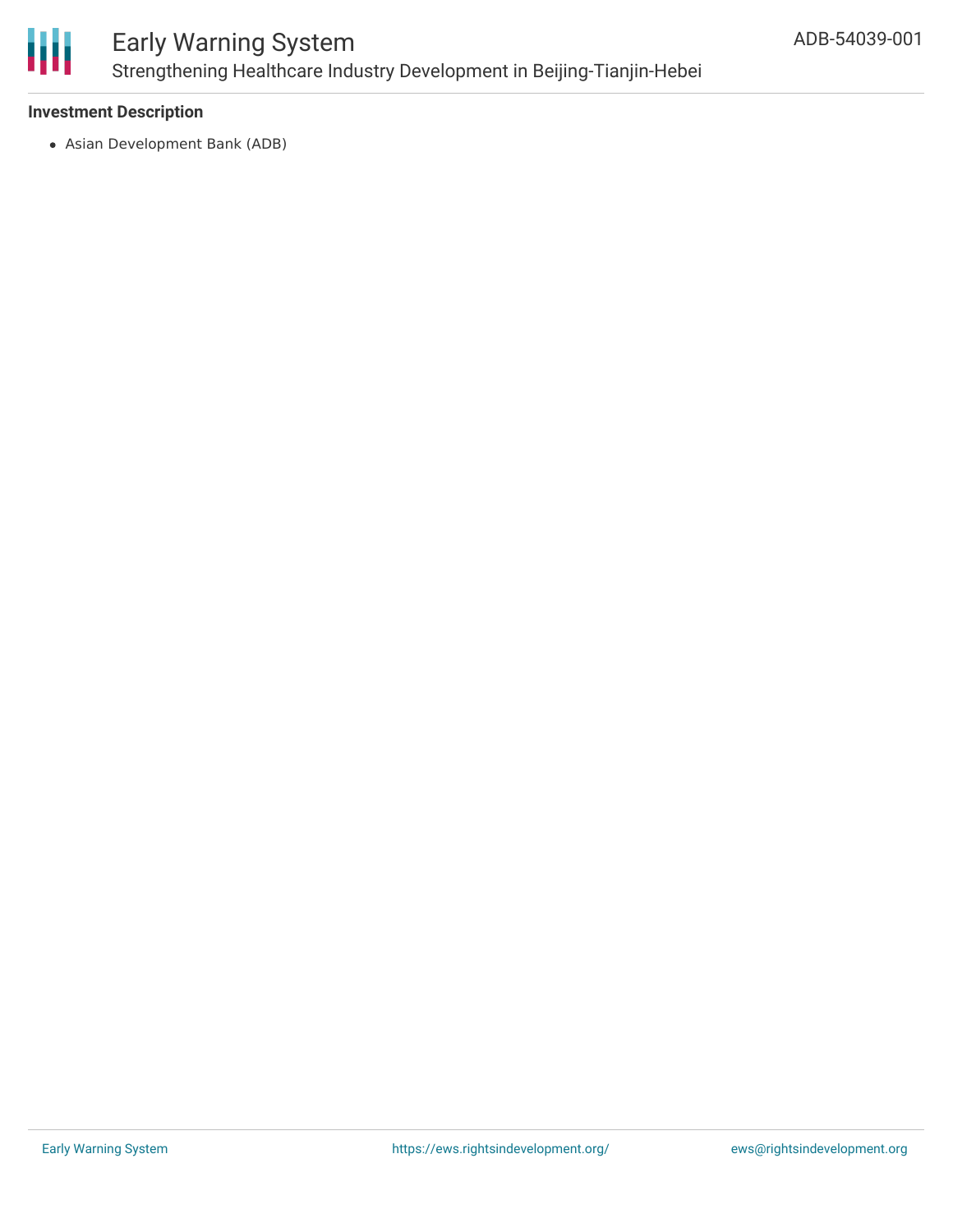

#### **Contact Information**

ADB

Habib, Najibullah (Project Officer)

Project contacts not available at the time of disclosure.

#### ACCESS TO INFORMATION

You can submit an information request for project information at: https://www.adb.org/forms/request-information-form

ADB has a two-stage appeals process for requesters who believe that ADB has denied their request for information in violation of its Access to Information Policy. You can learn more about filing an appeal at: https://www.adb.org/site/disclosure/appeals

#### ACCOUNTABILITY MECHANISM OF ADB

The Accountability Mechanism is an independent complaint mechanism and fact-finding body for people who believe they are likely to be, or have been, adversely affected by an Asian Development Bank-financed project. If you submit a complaint to the Accountability Mechanism, they may investigate to assess whether the Asian Development Bank is following its own policies and procedures for preventing harm to people or the environment. You can learn more about the Accountability Mechanism and how to file a complaint at: http://www.adb.org/site/accountability-mechanism/main.